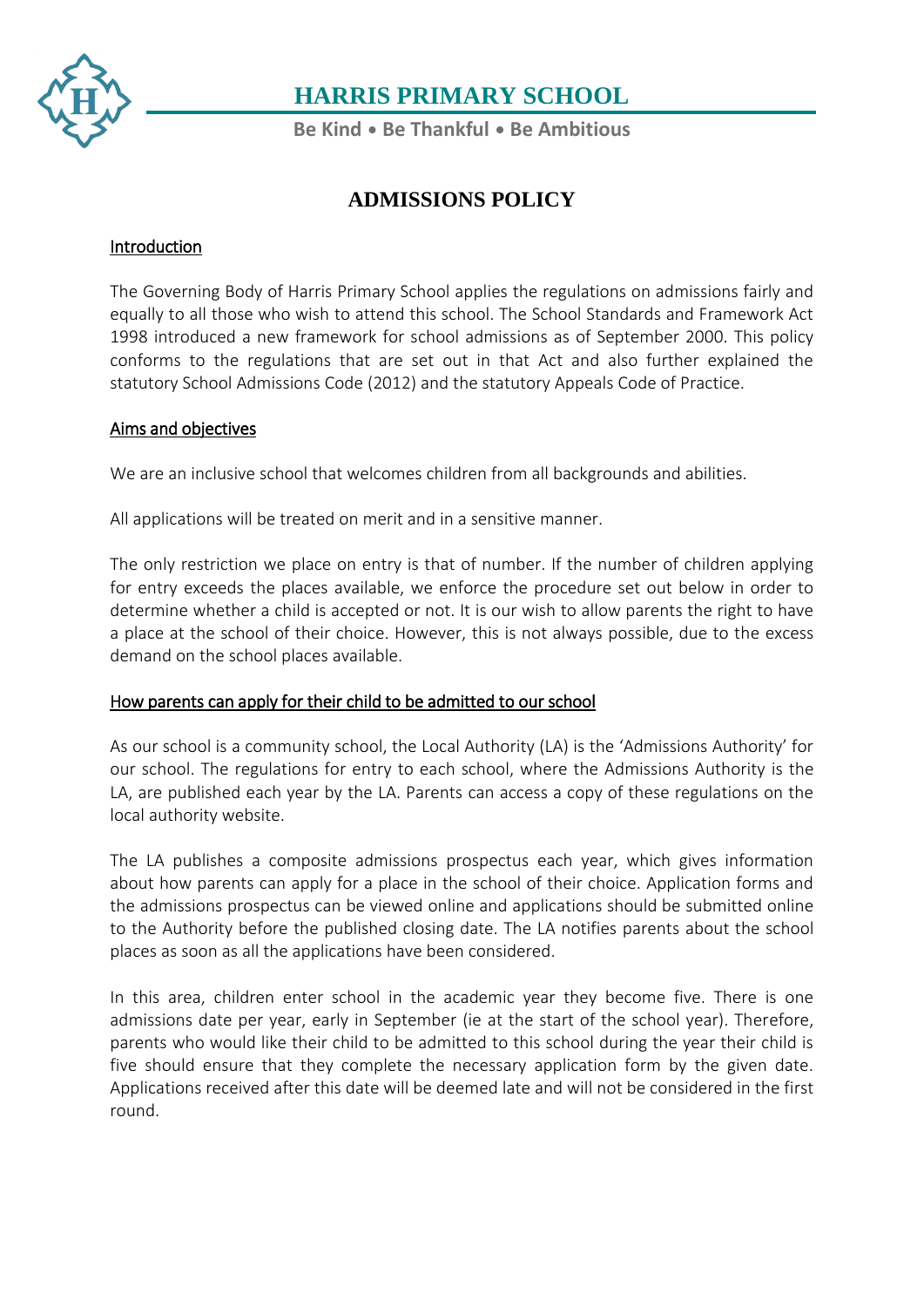

#### **Be Kind** • **Be Thankful** • **Be Ambitious**

### [Adm](https://www.harris.lancs.sch.uk/contact-details/)issions Criteria

### [If th](https://www.harris.lancs.sch.uk/contact-details/)is school is oversubscribed, admission will be determined according to the criteria set down by Lancashire County Council:

- 1. Children in public care at the time when preferences are expressed and who are still in public care at the time of their admission to school, and those who have been previously looked after (see note (xi) below), then
- 2. Children for whom the Local Authority accepts that there are exceptional medical, social or welfare reasons which are directly relevant to the school concerned (see note (i) below, then
- 3. Children with older brothers and sisters attending the school when the younger child will start (see note (iii) below, then
- 4. Remaining places are allocated according to where a child lives. Those living nearest to the preferred school by a straight line (radial) measure will have priority (see note (v) below).

#### Notes

- (i) The medical, social and welfare criterion will consider issues relevant to the child and/or family. This category may include children without a statement/EHC Plan who have special needs.
- (ii) Children who have a statement for special needs/EHC Plan will have their applications considered separately.
- (iii) Brothers and sisters includes step-children, half-brothers and sisters, fostered and adopted children living with the same family at the same address (consideration may be given to applying this criterion to full brothers and sisters who reside at different addresses).
- (iv) The distance criterion which will be used as the tie-breaker if there is oversubscription within any of the admissions criteria is a straight line (radial) measure. If the Local Authority is unable to distinguish between applicants using the published criteria (eg twins or same block of flats) places will be offered via a random draw.
- (v) The distance measure is a straight line (radial) measure centre of building to centre of building.
- (vi) A child's permanent address is the one where he/she normally lives and sleeps and goes to school from. Proof of residence may be requested at any time throughout the admissions process (including after a child has accessed a school place).
- (vii) The Local Authority will keep waiting lists for all Lancashire primary schools until  $31<sup>st</sup>$ August. These are kept in priority order using the school's published admission criteria. From  $1<sup>st</sup>$  September, for one school term only, waiting lists will be retained by individual admission authorities (the Local Authority for community and voluntary controlled schools and individual voluntary aided and trust schools will each retain their own list).
- (viii) Children will not normally be able to start school other than at the beginning of the term unless they have moved into the area or there are exceptional circumstances.
- (ix) Applications for school places which are received late will not necessarily be dealt with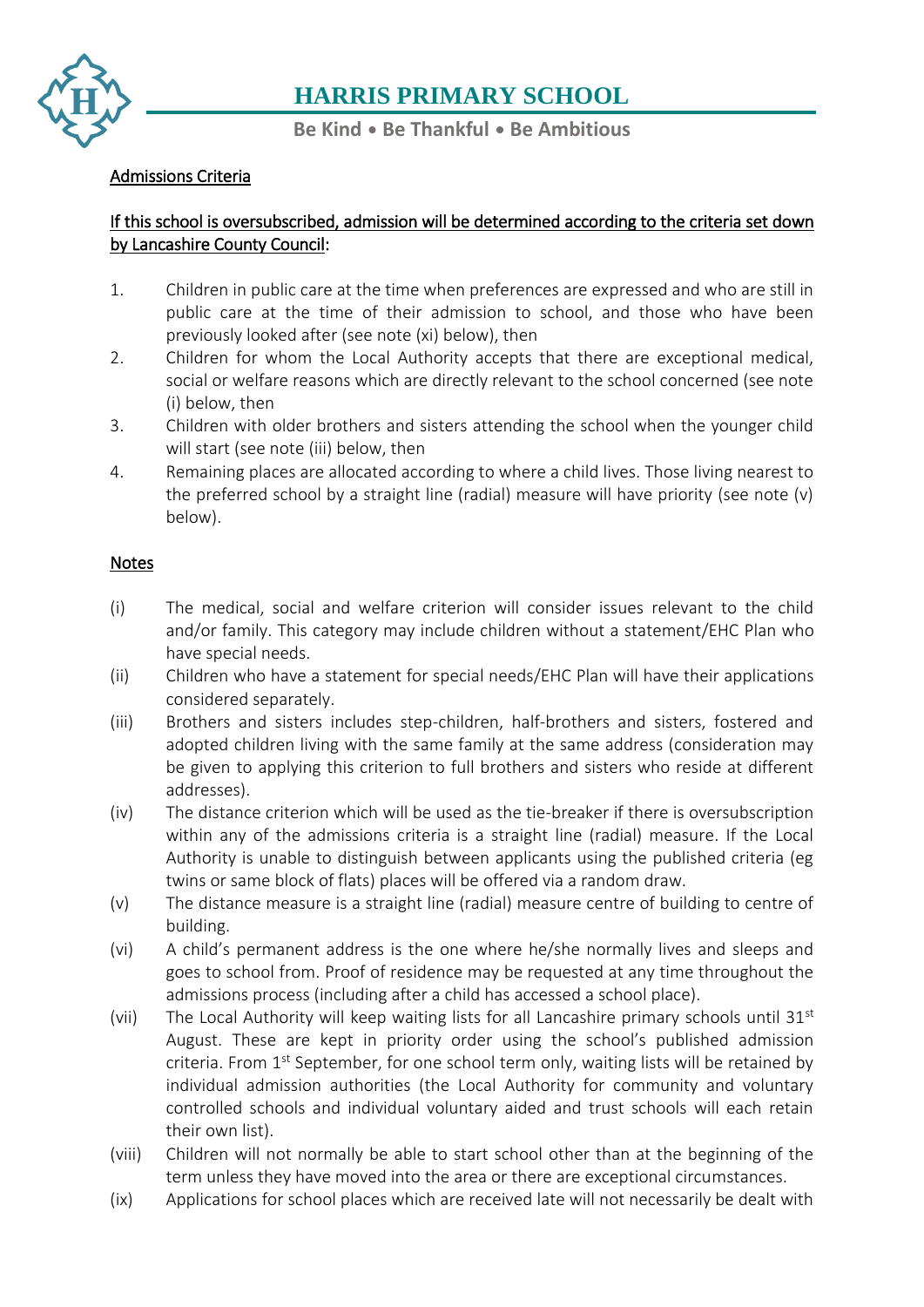

### **Be Kind** • **Be Thankful** • **Be Ambitious**

at the same time as those received by the set deadline. The reasons for a late application may be requested and where these are not exceptional the relevant admission criteria will be initially applied to all others received on time. The late application will be dealt with after this process.

- (x) Where a child lives with one parent for part of the week and another for the rest of the week, only one address will be accepted for a school admission application. This will normally be the one where the child wakes up for the majority of school days (Monday to Friday).
- (xi) The highest priority must be given to looked after children and children who were looked after, but ceased to be so because they were adopted (or became subject to a residence order or special guardianship order). Further references to previously looked after children in the Code means children who were adopted (or subject to residence orders or special guardianship orders) immediately following having been looked after.

### Admission appeals

If parents wish to appeal against a decision to refuse entry, they can do so by applying to the LA. An independent appeals panel then meets to consider all appeals by parents who have been refused a place at our school and who wish to appeal against this decision. An appeals panel's decision is binding for all parties concerned. If the appeals panel decides that we should admit a child to our school, then we will accept this and continue to do all we can to provide the best education for all the children at our school. (Details of appeal arrangements are set out in the School Admissions Code, which came into force in February 2009).

### The standard number

The standard number is the number of children the school can accommodate. The standard number for our school is 210.

### Infant class size

We teach infant children (aged five to seven) in classes that have a maximum number of 30 children.

### Monitoring and review

This policy will be reviewed annually with the Admissions Authority in the light of any changed circumstances in our school or the local area.

### This policy should be read in conjunction with School Admissions Notes and Guidance and School Admissions Arrangements issued annually by the LA.